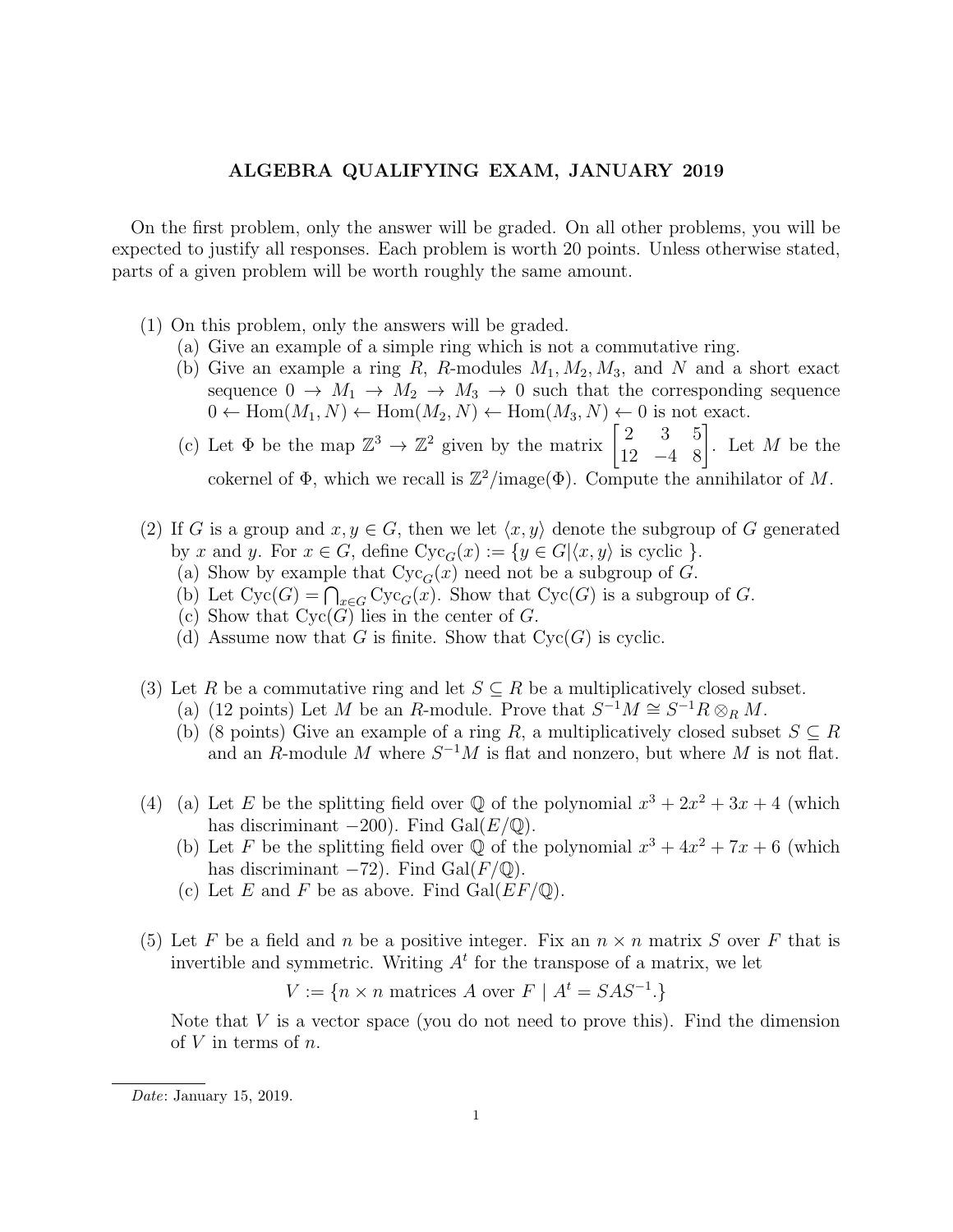## Solutions to January 2019 Algebra Qualifying Exam

- (1) (a) Any non-commutative division ring will work.
	- (b)  $R = \mathbb{Z}$  and  $0 \to \mathbb{Z} \to \mathbb{Z} \to \mathbb{Z}/2\mathbb{Z} \to 0$  and  $N = \mathbb{Z}/2$  will work.
	- (c) Via row and column operations, the matrix is equivalent to  $\begin{bmatrix} 1 & 0 & 0 \\ 0 & 44 & 0 \end{bmatrix}$  so the annihilator is (44).
- (2) If  $x_1, x_2, \ldots, x_n \in G$  then we will write  $\langle x_1, x_2, \ldots, x_n \rangle$  for the subgroup of G generated by  $x_1, x_2, \ldots, x_n$ .
	- (a) Let  $G = \mathbb{Z}/2 \times \mathbb{Z}/4$  and  $x = (0, 2)$ . Then  $(0, 1)$  and  $(1, 1)$  are both in Cyc<sub>G</sub>(x): this is because  $(0, 1) + (0, 1) = (0, 2) = (1, 1) + (1, 1)$  and so  $\langle (0, 2), (0, 1) \rangle =$  $\langle (0, 1) \rangle$  and similarly for  $(1, 1)$ . But  $(1, 0) = (0, 1) + (1, 1)$  is not in Cyc<sub>G</sub>(x), since  $\langle (0, 2), (1, 0) \rangle$  is a group of order 4 with no element of order 4, and is thus not cyclic.
	- (b) If  $g \in \text{Cyc}(G)$  and  $x \in G$ , then  $\langle g^{-1}, x \rangle = \langle g, x \rangle$ , which is cyclic, so  $g^{-1} \in$ Cyc(G). If also  $h \in Cyc(G)$ , then  $\langle gh, x \rangle$  is a subgroup of  $\langle g, h, x \rangle$ . But we claim that  $\langle g, h, x \rangle$  is also cyclic: this is because  $\langle h, x \rangle$  is cylcic (since  $h \in Cyc(G)$ ) and thus  $\langle h, x \rangle = \langle y \rangle$  for some y. It follows that  $\langle g, h, x \rangle = \langle g, y \rangle$  which is cyclic because  $q \in \text{Cyc}(G)$ . Therefore,  $\langle qh, x \rangle$  is a subgroup of a cyclic group. So it must also be cyclic, which shows that  $gh \in Cyc(G)$ .
	- (c) Let  $g \in \text{Cyc}(G)$  and let  $x \in G$ . Since  $\langle g, x \rangle$  is a cyclic, g and x must commute and thus  $q$  lies in the center of  $G$ .
	- (d) Let H be any cyclic subgroup of  $Cyc(G)$  which is maximal under inclusion. (Such a group exists since G is finite.) Then  $H = \langle h \rangle$  for some h. For any  $g \in Cyc(G)$ we would have that  $\langle g, h \rangle$  is a cyclic subgroup of  $Cyc(G)$  containing H and thus  $\langle g, h \rangle = H = \langle h \rangle$ . It follows that  $H = \text{Cyc}(G)$ .
- (3) Let R be a commutative ring and let  $S \subseteq R$  be a multiplicatively closed subset.
	- (a) Consider the map  $S^{-1}R \times M \to S^{-1}M$  given by  $(\frac{r}{s}, m) \mapsto \frac{rm}{s}$ . We first check that the map is  $R$ -bilinear:
		- If we fix m then we must check that the map  $\phi_m : S^{-1}R \to S^{-1}M$  sending r  $\frac{r}{s} \mapsto \frac{rm}{s}$  is R-linear. This follows since  $\phi_m(\frac{r}{s})$  $\frac{r}{s}) + \phi_m(\frac{r'}{s'})$  $\frac{r'}{s'}$  =  $\frac{rm}{s}$  +  $\frac{r'm}{s'}$  $\frac{m}{s'} =$  $\frac{r s' m + r' s m}{s s'} = \phi_m(\frac{r s' + r' s}{s s'}) = \phi_m(\frac{r}{s} + \frac{r'}{s'})$  $\frac{r'}{s'}$ ) and  $r' \phi_m(\frac{r}{s})$  $\frac{r}{s}$ ) =  $r' \cdot \frac{rm}{s}$  =  $\frac{rr'm}{s}$  =  $\phi_m(r'{\tau \over s}$  $\frac{r}{s}$ .
		- If we fix  $\frac{r}{s}$  and let  $\psi_{r/s}$  :  $M \to S^{-1}M$  be given by sending  $m \mapsto \frac{rm}{s}$ then  $\psi_{r/s}(m + m') = \frac{r(m+m')}{s} = \frac{rm}{s} + \frac{rm'}{s} = \psi_{r/s}(m) + \psi_{r/s}m'$ . And  $r'\psi_{r/s}(m) = r' \cdot \frac{rm}{s} = \frac{r' r m}{s} = \psi_{r/s} r' m.$

Thus by the universal property of tensor products, there is a map of  $R$ -modules  $S^{-1}R\otimes_R M \to S^{-1}M$  generated by sending  $\frac{r}{s}\otimes m \mapsto \frac{rm}{s}$ . The element  $\frac{1}{s}\otimes m$ maps to  $\frac{m}{s}$ , so the map is surjective.

Me must also check injectivity. Consider the element  $\sum_{i=1}^n \frac{a_i}{s_i}$  $\frac{a_i}{s_i} \otimes m_i$  in  $S^{-1}R \otimes_R M$ . Write  $s = \prod_{i=1}^n s_i$  for the common denominator and  $t_i = \prod_{j \neq i}^n s_j$ . Then for each *i* we have  $\frac{a_i}{s_i} = \frac{a_i t_i}{s}$  $\frac{i t_i}{s}$ . Now we can rewrite  $\sum_{i=1}^n \frac{a_i}{s_i}$  $\frac{a_i}{s_i} \otimes m_i = \sum_{i=1}^n \frac{a_i t_i}{s} \otimes m_i$ . By